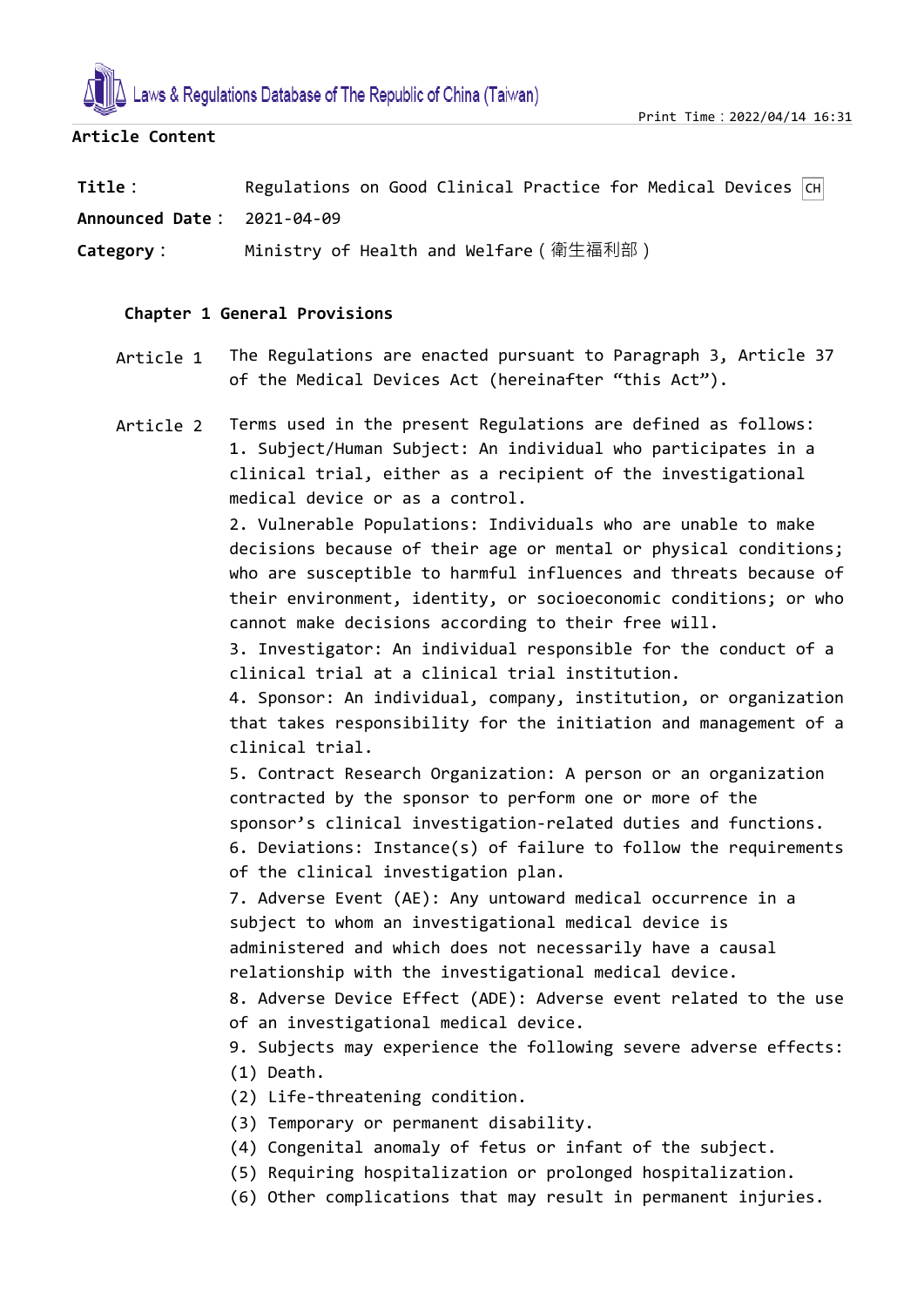10. Serious Adverse Device Effect (SADE): Serious adverse effect related to the use of an investigational medical device.

- Article 3 Clinical trials shall be conducted in accordance with the following provisions: 1. Comply with the ethical principles of the Declaration of Helsinki; 2. Conform to scientific principles; 3. Adhere to principles of risk minimization to minimize harm to subjects and ensure that risks and benefits are balanced;
	- 4. Obtain approval from the Institutional Review Board (hereinafter "IRB");
	- 5. Obtain the consent of subjects; and
	- 6. Protect the autonomy and privacy of subjects.
- Article 4 The sponsor shall draft a clinical investigation plan and submit it to the IRB and the central competent authority for approval before conducting the clinical trial. The investigator and clinical trial institution shall conduct clinical trial in accordance with clinical investigation plan that has been approved in the preceding paragraph.

#### **Chapter 2 Sponsor**

- Article 5 The sponsor shall develop, implement, and manage the clinical trial(s), ensuring the completeness of the data and the rights, safety, and well-being of the subjects.
- Article 6 The sponsor shall complete the following preclinical studies for investigational medical device. The preclinical data and clinical evaluation results shall be comprehensive and adequate to justify the proposed clinical trial:
	- 1. Product design,
	- 2. Safety and functionality testing,
	- 3. Risk analysis, and
	- 4. Other necessary preclinical studies.
- Article 7 The sponsor shall register the following information of the clinical trial on the webpage designated by the central competent authority within 30 days of obtaining approval referred to Paragraph 1, Article 4:
	- 1. The name of the clinical trial institution,
	- 2. The name of the sponsor,
	- 3. The name of the investigator,
	- 4. The name of the clinical trial,
	- 5. Serial number of the official document certifying the approval of the clinical trial,
	- 6. The date of approval,
	- 7. The purpose of the clinical trial,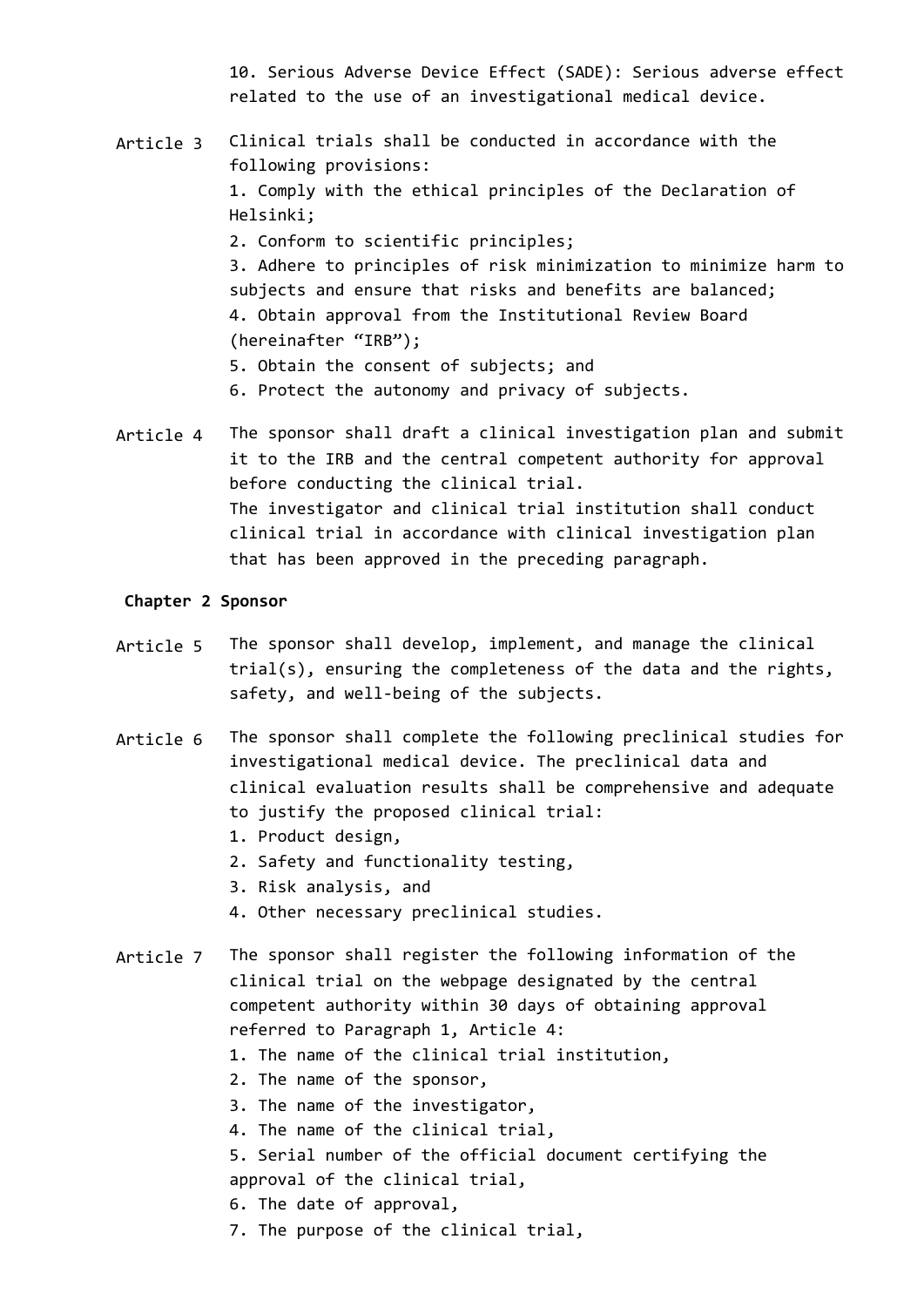- 8. The inclusion and exclusion criteria,
- 9. The number of subjects,
- 10. The name of the investigational medical device,
- 11. The stages of the clinical trial, and

12. Other items required to be registered.

The sponsor shall update registration information within 30 days of receiving approval for the amendments. During the clinical trial period, the sponsor shall regularly update the registration information in June and December every year.

Article 8 The sponsor shall prepare the Investigator's Brochure, clinical investigation plan, informed consent form, case report forms, relevant standard operating procedure (SOP), and other terms and regulations.

Article 9 The sponsor shall be held liable for medical care, compensation for damages and losses, and other legal responsibilities in the event of injury, death, or other losses of the clinical trial subjects. Under any of the following circumstances, the sponsor shall be exempted from the compensation liability for damages and losses specified in the preceding paragraph: 1. The subject consent form has listed the possible adverse reactions, side effects, or risks in the clinical trial. 2. The sponsor can prove that the due care in carrying out a medical procedure has been exercised. 3. The sponsor can prove that such harm is not caused by willful act or negligence. If the clinical trial is initiated by the investigator, provisions of the preceding two paragraphs shall apply to the clinical trial institution.

- Article 10 Prior to commencement of the clinical trial, the sponsor shall obtain written agreement with the clinical trial institutions and the investigator regarding division of tasks, related expenses, and the principles by which injuries, death, or other losses shall be dealt with if they result from the trial.
- Article 11 The agreement between the sponsor and the contract research organization shall be established in written form. The ultimate responsibility for the quality and integrity of the clinical trial data shall reside with the sponsor.
- Article 12 When planning a multicenter clinical trial, the sponsor shall designate a coordinating investigator from all investigators. The sponsor shall also delegate tasks among the coordinating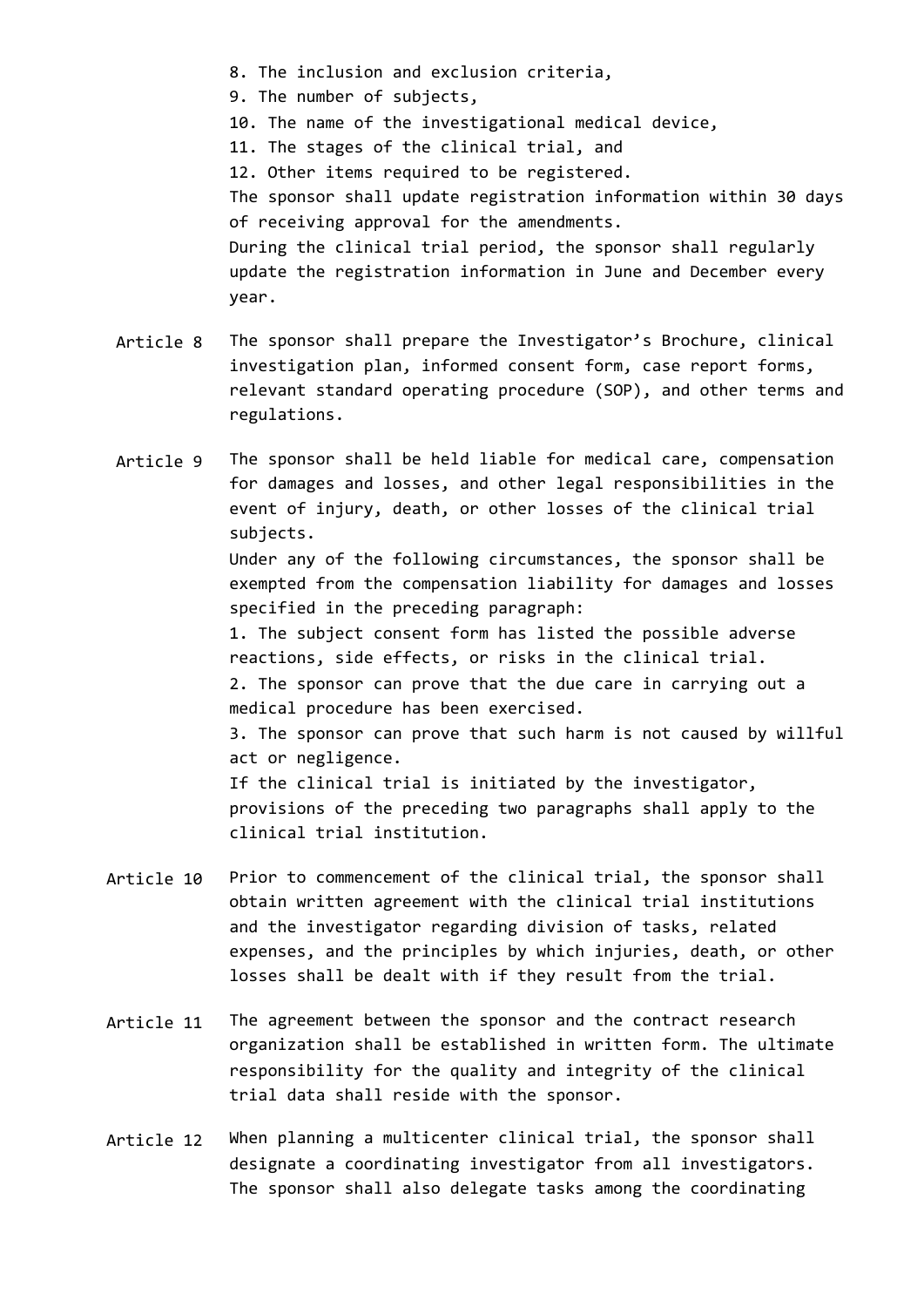investigator and other investigators and produce a written record.

- Article 13 The sponsor shall prepare all investigational medical devices and label them as "for clinical trial use only". The development and manufacture of the devices specified in the preceding paragraph shall comply with the requirements of the Regulations Governing Medical Device Quality Management System.
- Article 14 Before the IRB and central competent authority approve the clinical investigation plan in accordance with Paragraph 1, Article 4, the sponsor shall not supply clinical trial institutions and investigators with investigational medical devices.
- Article 15 The sponsor shall produce and maintain documents and records regarding the investigational medical device; the documents and records shall include the date of production, product batch number, and conditions of product delivery, reception, storage, installation, recycle, and disposal.
- Article 16 The sponsor shall notify all clinical trial institutions and investigators of following information and take corresponding responses: 1. Information that affects the safety and soundness of the clinical trial and other critical information affecting the subjects' rights, 2. Device deficiencies that could have led to adverse effects, and 3. Other key information related to the clinical trial. The sponsor shall amend the clinical investigation plan, the Investigator's Brochure, the informed consent form, and related

regulations, if required, and submit the amendments for IRB's approval for any of the situations specified in the preceding paragraph.

Article 17 The sponsor shall perform on-site monitoring visits to verify the following items:

> 1. Investigation site team, laboratories, equipment and other related facilities are adequate, safely, and properly to conduct the clinical trial.

> 2. The compliance of the clinical trial institutions and investigators with the approved clinical investigation plan, applicable regulatory requirements, and the present Regulations. 3. Subject recruitment progress and the signed and dated informed consent forms have been obtained from each subject. 4. The accurate and completeness of recording of the following items on the case report form and other trial-related records: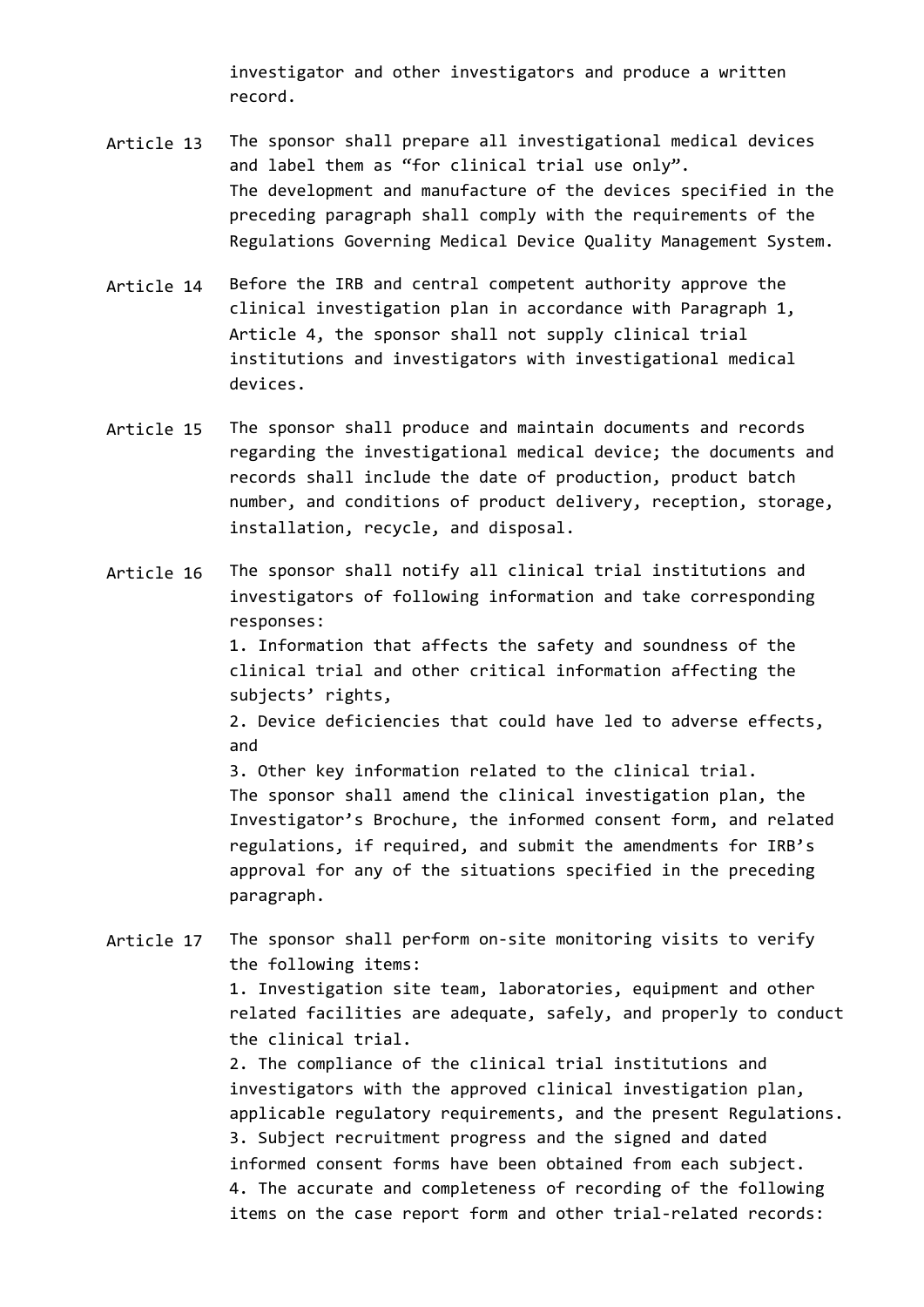4.1 Cover page/login page, page header or footer/identification number of electronic case report form, items of case report form; 4.2 Trial withdrawals, tests that are not conducted, and examinations or follow ups that are not performed, 4.3 Adverse events or other special reactions and their reporting; 5. The appropriateness of provision, usage, maintenance, delivery, reception, storage, and recycle of the investigational medical device; 6. The regular maintenance and calibration of equipment used in the clinical trial; and 7. Confirmation that the investigators and investigation site team have received the most up-to-date documents related to the clinical trial. The sponsor may assign external professionals (hereinafter "the monitor") to perform monitoring activities specified in the preceding paragraph.

#### Article 18 The monitor shall submit a written report containing the following information to the sponsor after each site visit:

- 1. The date and investigation site of the monitoring,
- 2. The name of the monitor,
- 3. The name of the investigator,
- 4. Progress of the clinical trial,
- 5. Deviations or drawbacks,
- 6. Evaluation results of the monitoring, and
- 7. Recommended actions to be secure compliance.
- Article 19 The sponsor shall appoint institutions or staff members who are independent of the clinical trial team and the monitor to conduct audit. The audit shall verify that the clinical trial conduct and compliance with the clinical investigation plan, SOPs, the present Regulations, applicable regulatory requirements, and ethics.

Article 20 Audit of a clinical trial referred to in the preceding article shall be conducted in accordance with the following provisions: 1. The sponsor shall formulate an audit plan and standard operating regulations in accordance with the importance of the clinical trial, number of subjects, trial type, complexity of the trial, and degree of risk. 2. Comply with the audit plan and standard operating regulations referred to in the preceding paragraph. 3. The auditor's observations, findings, and conclusions shall be recorded in writing.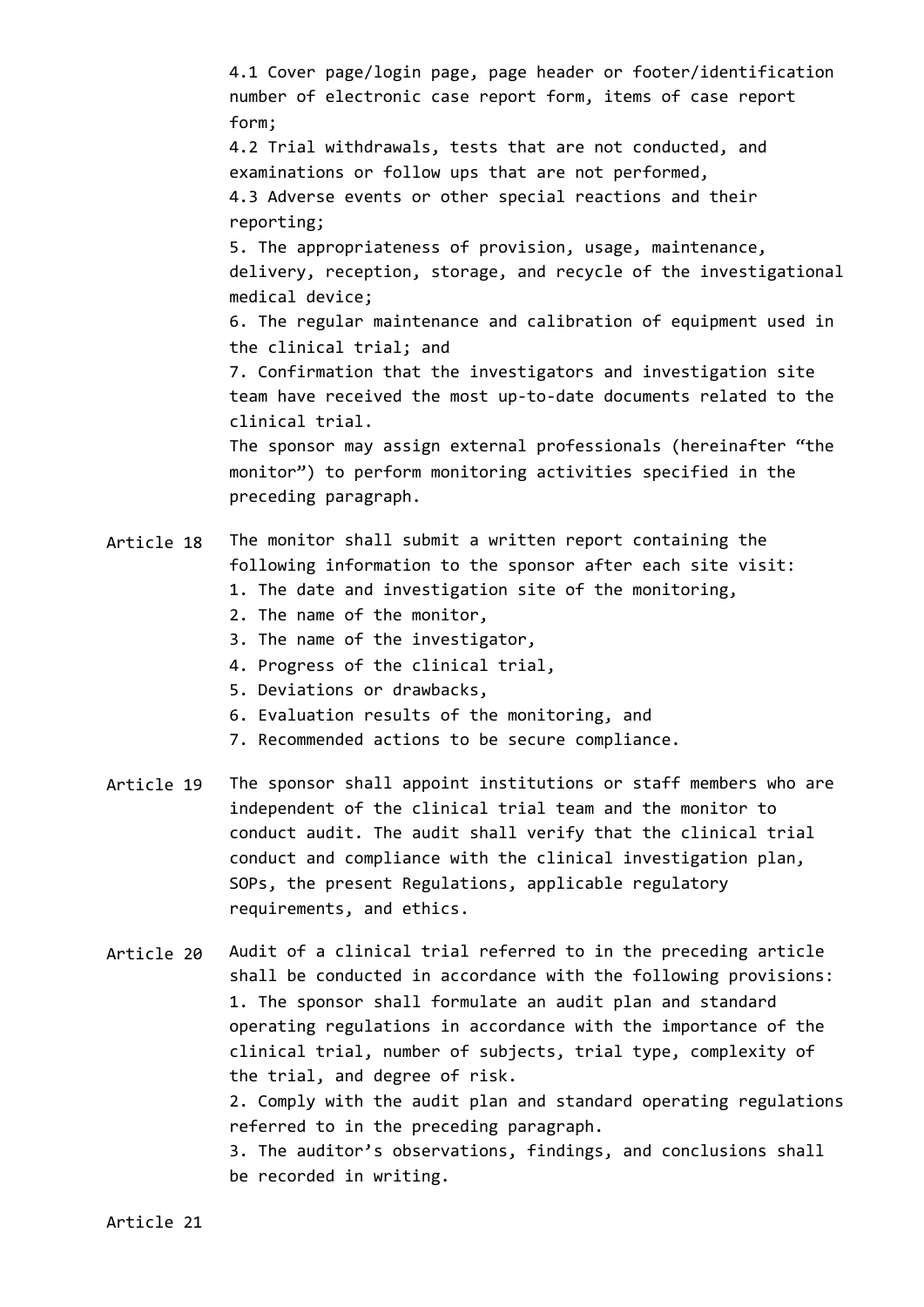The sponsor shall immediately suspend or terminate the clinical trial under any of the following circumstances, and thereafter shall be handled in accordance with Article 64 of the present Regulations:

1. Changing the content of the clinical trial without obtaining approval from the IRB or the central competent authority, as stipulated by applicable regulations; 2. Obvious evidence that the subjects' rights or safety have been affected; 3. Obvious abnormal frequency or irregular degree of severity of adverse effects; 4. Events that may affect evaluation of the clinical trial results; and 5. Specific facts exists before the completion of the clinical trial proving that the clinical trial has no substantial benefits, higher risks than potential benefits, or substantial benefits that are disadvantageous to the control group.

- Article 22 The sponsor shall maintain all relevant documents of the clinical trial, including all versions of the documents. The preservation period shall be either 3 years after the completion of the clinical trial, or 3 years after the approval of the marketing application of the investigational medical device in accordance with this Act. Whichever date is later shall prevail.
- Article 23 Article 24 If the clinical trial uses an electronic data processing system, the followings shall be performed: 1. Set the requirements for the system specifications; 2. Ensure that the system complies with the requirements specified per the previous subsection; 3. Ensure the accuracy, completeness, reliability and consistency of inputted data; 4. Ensure the correctness of the reports outputted; 5. Ensure that all data changes are documented, the raw data and previous data revisions cannot be deleted, and that audit trail, data trail, and edit trail are maintained; 6. Maintain the protection system to prevent unauthorized parties from accessing the data; 7. Maintain a list of individuals authorized who have access to the system as well as records regarding their permissions and period of usage; 8. Ensure that the case report form are signed by the investigator or authorized designee; 9. Regularly backup system information; and 10. Train system users regarding proper use of the system. For clinical trials initiated by an investigator, the
	- Regulations regarding the sponsor should be applicable to the investigator.

## **Chapter 3 Clinical Trial Institution and Investigator**

Article 25 Before conducting the clinical trial, the clinical trial institution shall evaluate the characteristics of the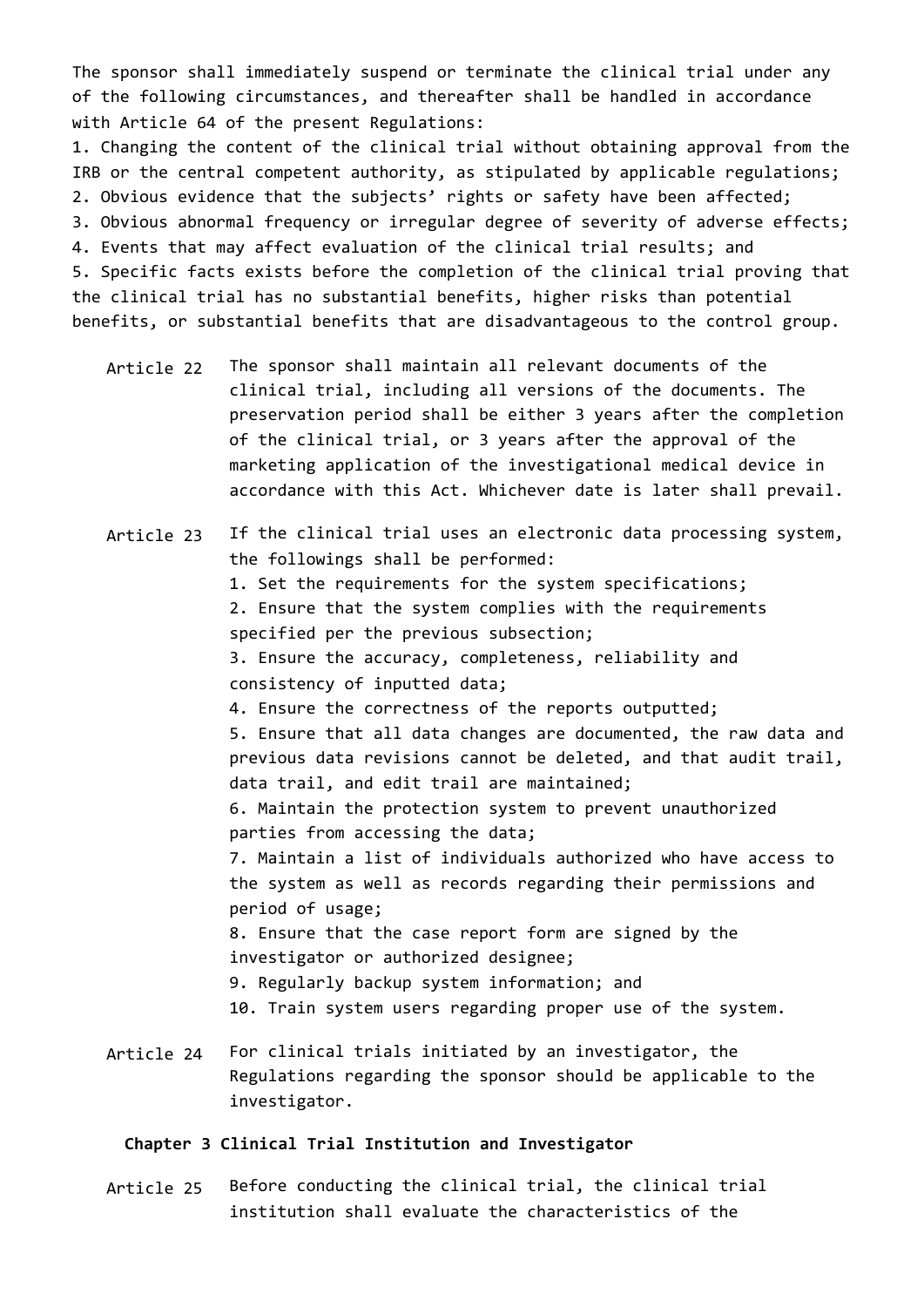investigational medical device as well as the human resources, space, facilities, and equipment of the clinical trial institution for the proper conduct of the clinical trial and produce an evaluation report based on this information.

- Article 26 Prior to conduct the clinical trial, the clinical trial institution shall be reviewed and approved by the IRB of the clinical trial institution of interest, the IRB of another institution, or any other IRB agreed upon by all interested parties.
- Article 27 An investigator shall possess the following qualifications: 1. Being a licensed physician with 5 or more years of experience in clinical treatment. However, according to Paragraph 1, Article 37 of this Act, clinical trials that do not involve significant risks may be conducted by professional medical personnel who hold a medicine-related professional certificate of the specialist category issued by the Competent Authority and have engaged in related practice for 5 years or more. 2. Having received 30 hours of clinical trials related training within the past 6 years, including at least 9 hours of related training courses each for clinical trial of medical devices, and medical ethics.

3. Possessing necessary ability to operate the investigational medical device and related certificates; Individuals who have been subject to medical personnel disciplinary action, or whose license have been suspended for more than 1 month or abolished due to any violation of laws and regulations related to clinical trials shall not serve as an investigator specified in the previous paragraph.

- Article 28 The investigator shall strictly conduct the clinical trial in compliance with the clinical investigation plan, except in cases of emergency where necessary measures must be taken. Such proviso demands that the investigator state his or her reason within 7 days of completing the treatment and report the event to the IRB and the sponsor for review.
- Article 29 Clinical trial data shall be accurately, completely, and immediately recorded on the case report form. When revisions are made, the content of the revision and the name of the reviser shall be documented, and information regarding the original content shall be retained. The investigator shall sign the case report form and ensure the data correctness.
- Article 30 The clinical trial institution and the investigator shall maintain clinical trial related records, documents, and information for at least 3 years after the completion of the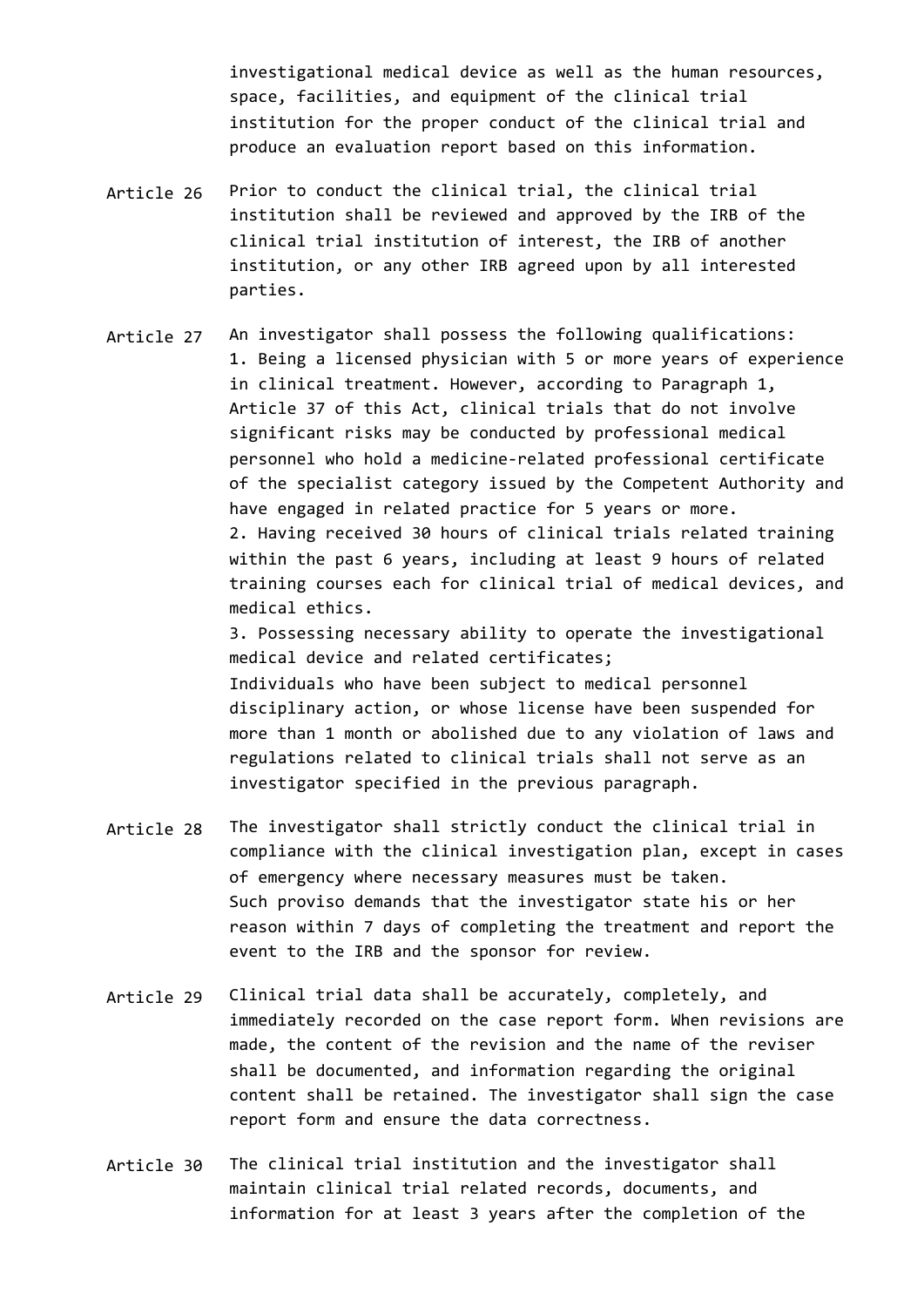clinical trial. However, in cases where other laws and regulations stipulate a preservation period longer than 3 years, record preservation shall accord with the longer preservation period.

- Article 31 The clinical trial institution and investigator shall appropriately maintain the investigational medical device and ensure that it is only used in the approved clinical trial.
- Article 32 The investigator or his/her authorized designee shall fully inform the subjects of all pertinent aspects of the clinical trial, the contents of the informed consent form, or any known or potential adverse effects. The investigator, or his/her authorized designee, shall ensure the information was well understood, signed and dated by the subject.
- Article 33 The investigator shall record every adverse event or any investigational medical device deficiency.
- Article 34 The clinical trial institution and investigator shall provide adequate medical care to a subject during and after a subject's participation in a clinical trial in the case of adverse events.
- Article 35 If the clinical trial institution or the investigator discovers that the risks to the subject outweighing the expected benefits, or identifies any factors that may affect the appropriateness of the clinical trial, they shall immediately suspend or terminate the clinical trial and report to the IRB and the sponsor.
- Article 36 The central competent authority may inspect the clinical trial institution and the investigator and demand clinical trialrelated information. The clinical trial institution and the investigator shall not obstruct, evade, or refuse the aforementioned inspection or demands.

# **Chapter 4 Clinical Trial Institutional Review Board**

- Article 37 An IRB review of a clinical trial comprises the following items: 1. Application, amendment, termination, or resumption after suspension of a clinical trial,
	- 2. Regular progress reports,
	- 3. Deviation reports,
	- 4. Serious adverse effect reports,
	- 5. Clinical investigation report,
	- 6. Disclosure of conflicts of interest from investigation site team, and
	- 7. Other key items related to the clinical trial.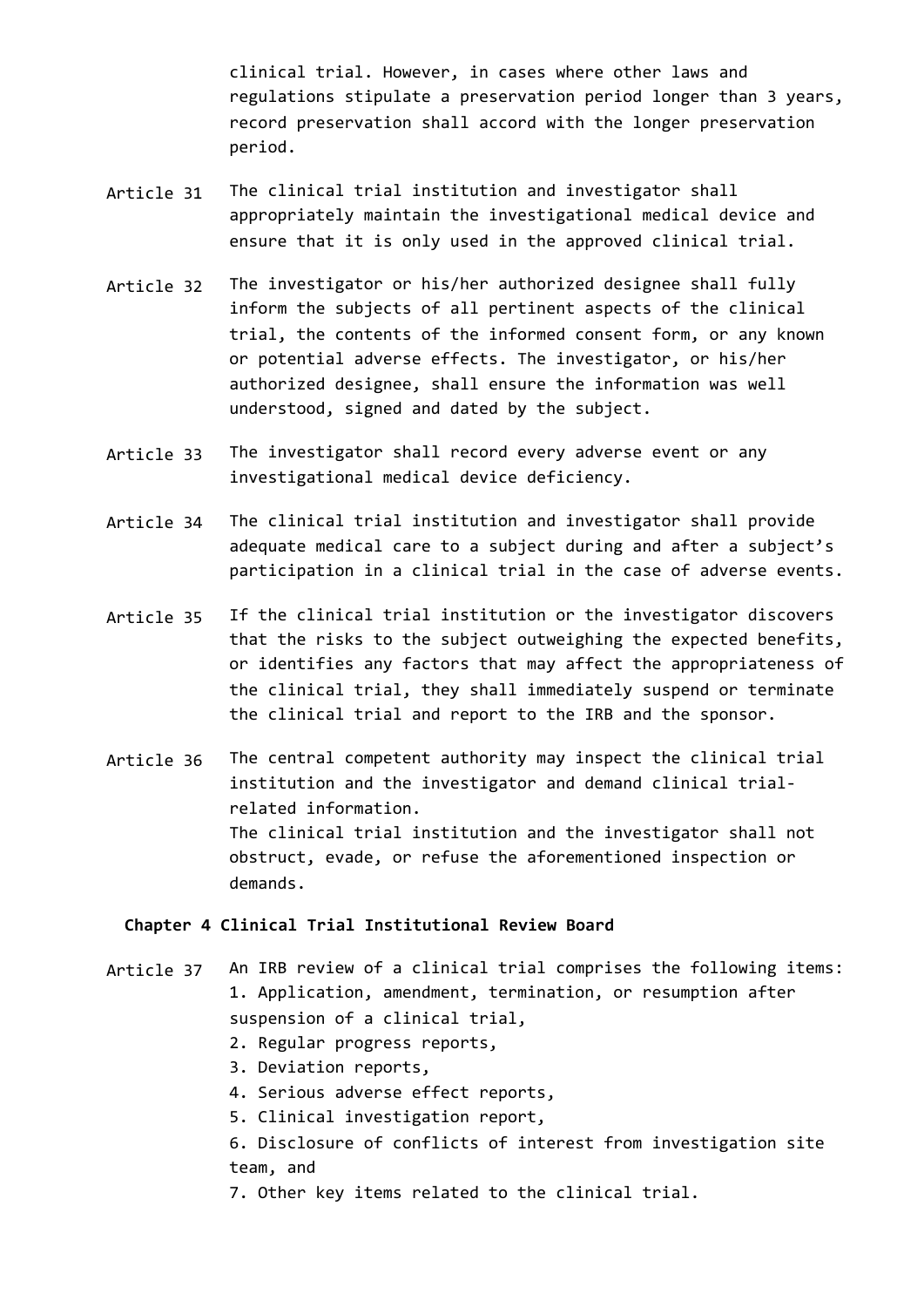The IRB shall audit ongoing clinical trial at least once per year.

- Article 38 Article 39 Attention shall be directed to the following items in the IRB's review of the clinical investigation plan: 1. The design and execution of clinical trials must comply with the principles of risk minimization to minimize harm to subjects and ensure that risks and benefits are balanced. 2. Conduction and content of clinical trial comply with scientific principles; 3. Inclusion and exclusion criteria and recruitment methods; 4. Medical care, damage or loss compensation, and other remedy provide to the subjects; 5. Protection of the subjects' privacy; 6. The content of the informed consent form and the process of obtaining inform consent; 7. The protection of vulnerable populations; and 8. Necessary management measures protecting the safety of the subjects. Following the review described in Article 37, a decision shall be made in a written form and shall include the following items:
	- 1. Name of the clinical investigation plan;

2. Version number and development date of the clinical investigation plan, informed consent form, case report form, and other clinical trial-related information;

- 3. The clinical trial institution, investigator, and sponsor;
- 4. Review results and rationales; and

5. The date upon which the review decision was made.

- Article 40 The IRB shall have at least five members, including law experts and other persons of disinterested community members; more than 2/5 shall not be affiliated with the clinical trial institution; and members of either gender shall not comprise less than 1/3 of the total number of members.
- Article 41 IRB members shall recuse himself/herself in any of the following situations: 1. Being the investigator, coinvestigator, or sponsor of the clinical trial under review; 2. Being, currently or in the past, the spouse, any relative within the fourth degree of relationship or relative by marriage of third degree of relationship of the investigator; 3. Having an employment relationship with the sponsor; and 4. Other situations deemed necessary by the IRB for the avoidance of conflicts of interest.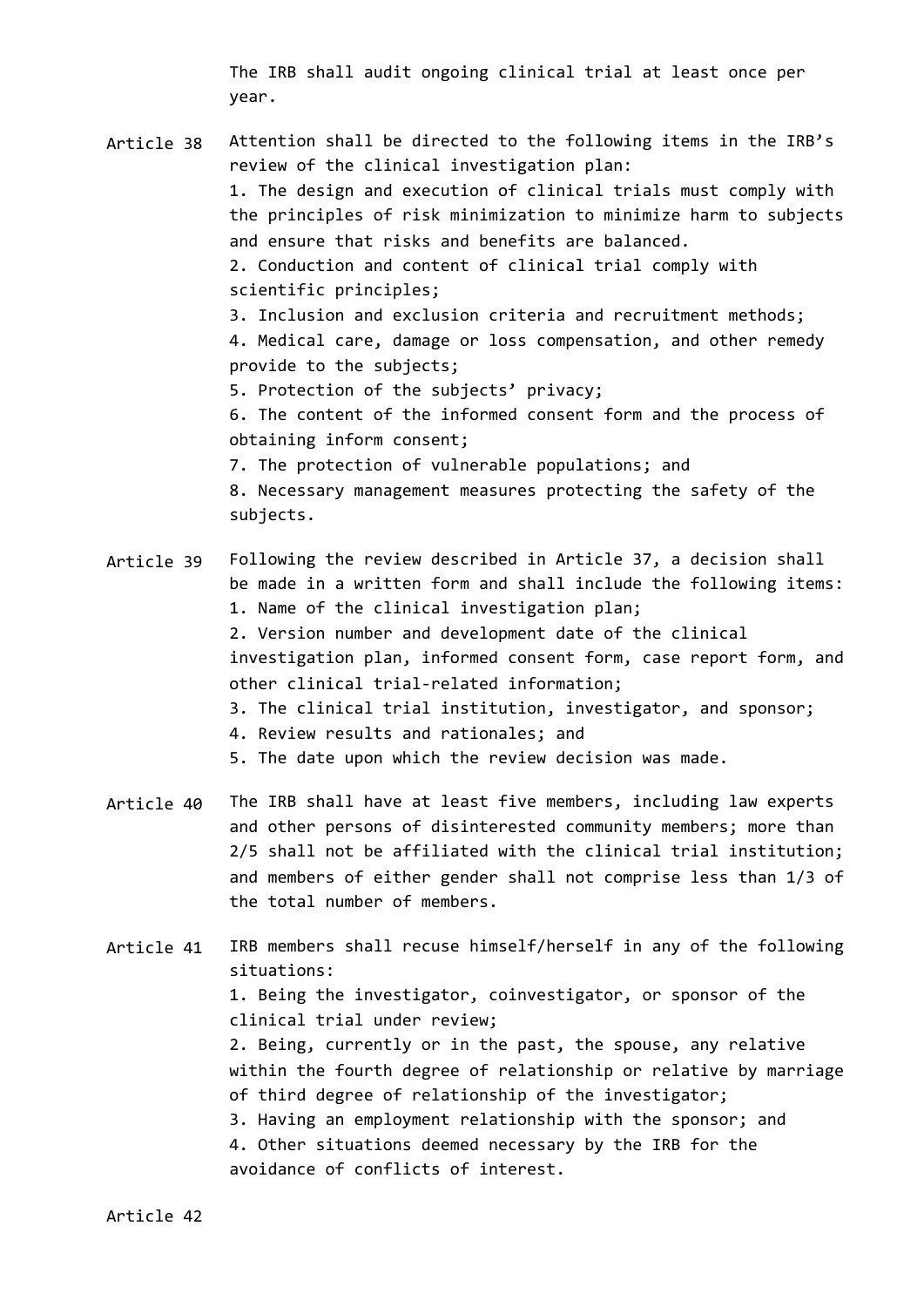IRB members who have not participated in IRB reviews and discussions shall not participate in decision-making.

- Article 43 Without valid reasons, IRB members and other individuals who have participated in reviews shall not disclose any confidential they have obtained from performing their duties.
- Article 44 The list of members of IRB and the meeting minutes shall be published.
- Article 45 When conducting the review or inspection referred to in Article 37, the IRB may demand that the investigator or sponsor improve the clinical trial within a given period of time and may suspend or terminate the trial upon identification of any of the following situations:

1. Changing the content of the clinical trial without obtaining approval from the IRB or the central competent authority, as stipulated by applicable regulations;

2. Obvious evidence that the subjects' rights or safety have been affected;

3. Obvious abnormal frequency or irregular degree of severity of adverse effects;

4. Evidence verifying that the clinical trial is no longer necessary; and

5. The occurrence of other situations that affect evaluations of the trial's risks and benefits.

- Article 46 After completion of the clinical trial, the IRB shall conduct an investigation and notify to the clinical trial institution and the central competent authority upon identification of any of the following situations: 1. Violations of laws or regulations or noncompliance with the clinical investigation plan, 2. Severe late onset adverse events, and 3. Severe effect on subjects' rights.
- Article 47 The IRB shall preserve the clinical investigation plan, meeting minutes, inspection records, and other related documents for at least 3 years after clinical trial completion.
- Article 48 The IRB shall not obstruct, evade, impede, or refuse inspections conducted by the central competent authority.

## **Chapter 5 Informed Consent Form**

Article 49 The informed consent form shall be signed and dated by the subject or the subject's legal representative, assistant, or guardian as well as the investigator or the coinvestigator.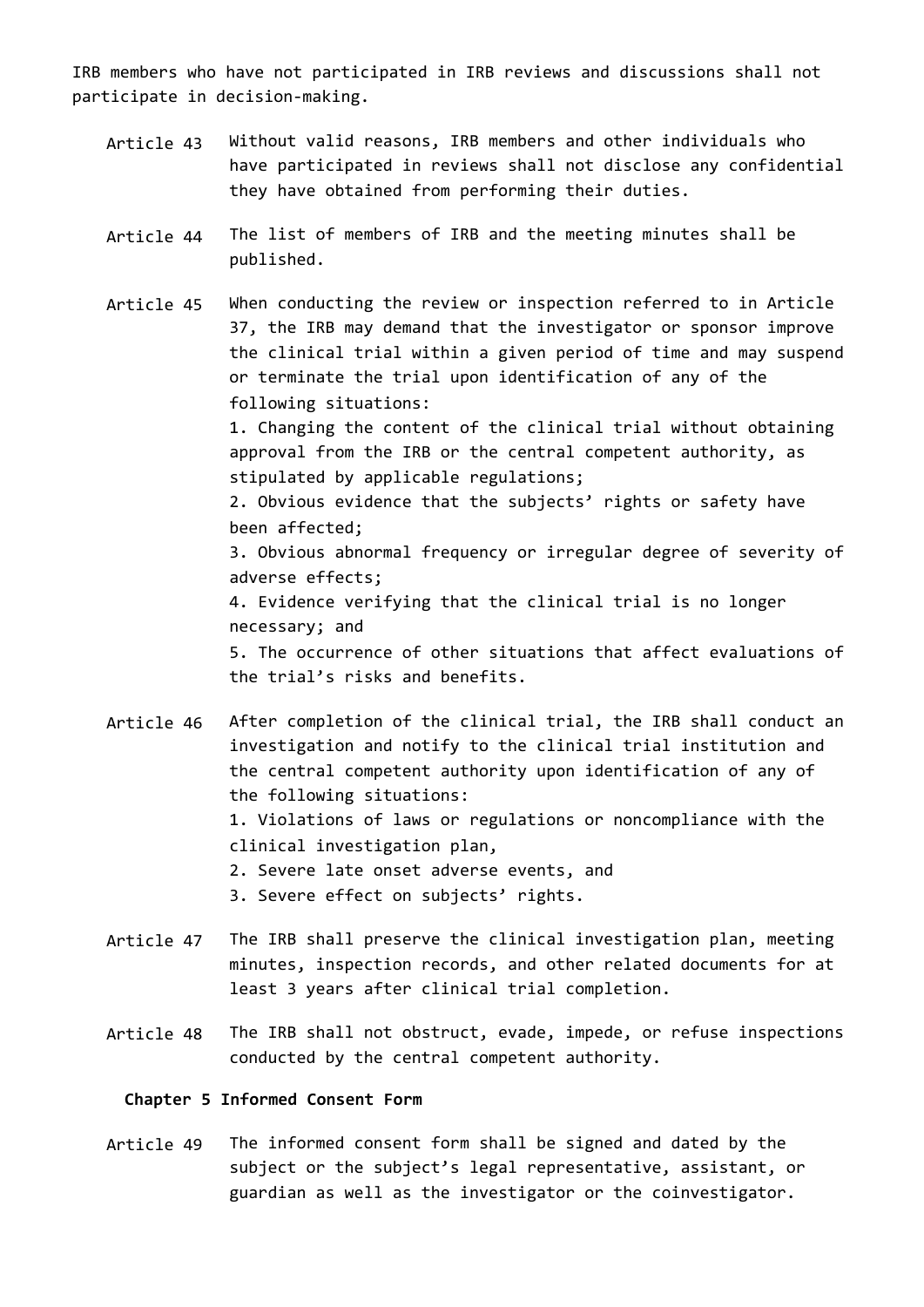A copy of the aforementioned informed consent form shall be given to the subject.

Article 50 The subjects of clinical trial shall comprise only adults with disposing capacity. However, the preceding provision does not apply to clinical trial that is apparently beneficial to the health rights of specific populations or patients with special diseases.

> Where a subject described in the proviso of the preceding paragraph has been judicially declared to be of limited capacity or under assistance, consent shall be obtained from both the subject and his/her legal representative or assistant. Where the subject is a person with no disposing capacity, consent shall be obtained from his/her legal representative or guardian. Situations applicable to Paragraph 3, Article 12 of the Human Subjects Research Act can be handled as per the regulation. When the subject is a person with no disposing capacity as described in the previous paragraph, the investigator shall inform subject of clinical trial-related information within his/her ability to understand.

When changes occur in a subject's legal capacity or status of being under assistance, informed consent shall be reobtained.

Article 51 Paragraph 2, Article 37 in this Act refers to emergency situations where all of the following situations are fulfilled, and where the clinical investigation plan has specified that the clinical trial may be conducted prior to obtaining informed consent form from the subject, or the subject's legal representative, assistant, or guardian.

1. The subject in a life-threatening emergency situation,

2. No sufficient clinical benefits are anticipated from the currently available treatment,

3. There is a fair possibility that the life-threatening risk to subject can be avoided if the investigational medical device is used,

4. anticipated risks are outweighed by the potential benefits of applying the investigational medical device, and

5. The subject is inability to communicate with, and their legal representative, assistant, or guardian cannot immediately be contacted for consent.

For situations specified in the previous paragraph, the informed consent from the subject, or the subject's legal representative, assistant, or guardian shall be obtained as soon as possible. The subject's relevant information may not be used if the consent has not been obtained.

Article 52 The subject, or the subject's legal representative, assistant, or guardian, referred to the previous article may withdraw their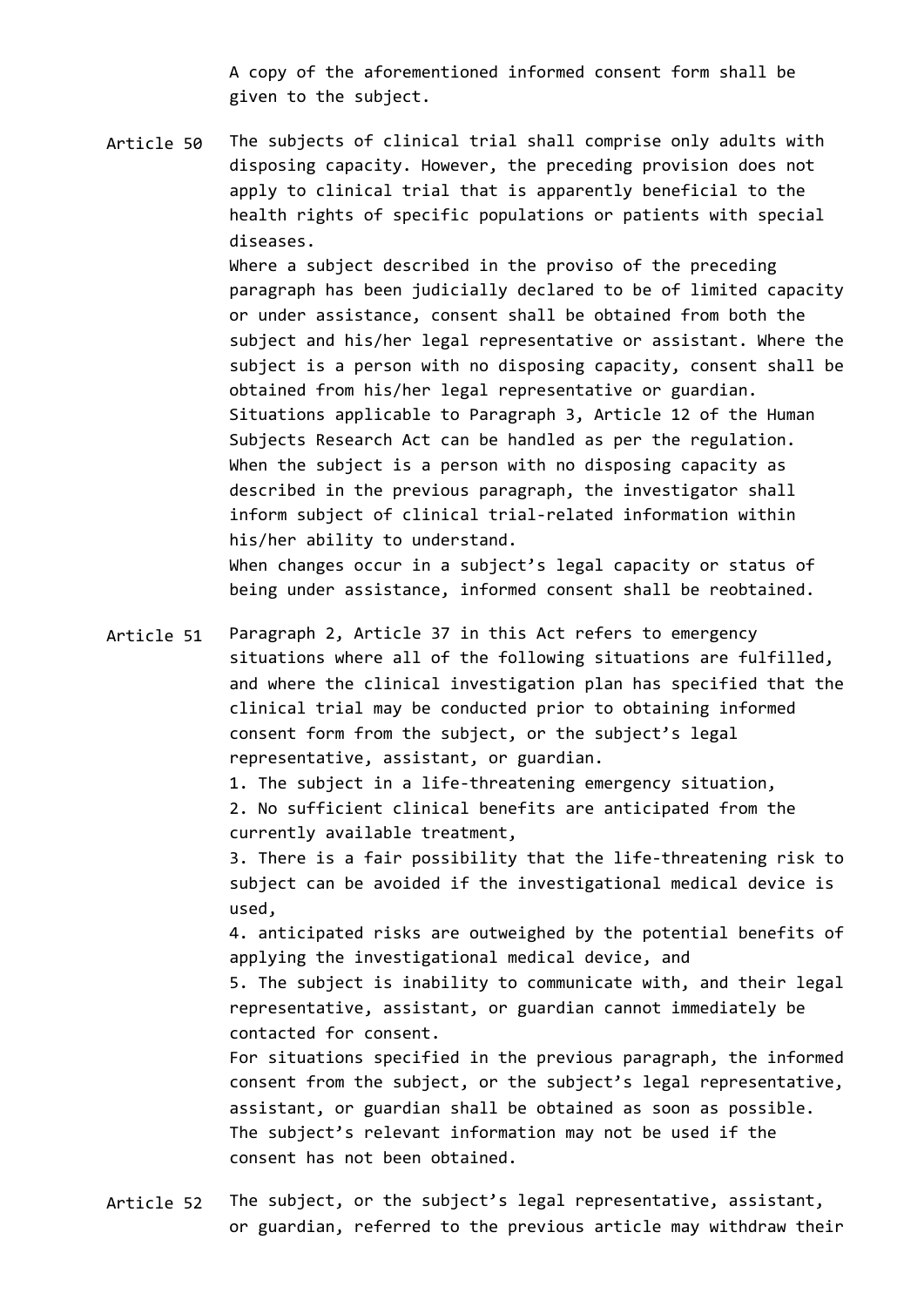consent at any time.

The clinical trial institution shall continue to provide standard medical care to patients who decline to participate in the trial or who later withdraw their consent, as stated in the preceding paragraph. These individuals' legitimate right to medical care shall not be infringed upon.

Article 53 If the subject or the subject's legally acceptable representative is unable to read the inform consent form and other written information provided to the subject, an independent witness shall be present throughout the entire discussion of informed consent.

> The witness shall read the previously mentioned informed consent form as well as the other written information and witness the investigator or the investigator's authorized designee providing a comprehensive explanation to the subject or the subject's legal representative, assistant, or guardian.

The witness shall ensure that the subject, or the subject's legal representative, assistant, or guardian, fully understands the clinical trial and the subject's rights and obligations as well as that their decisions are made according to their free will.

After completing the preceding three procedures, the subject; the subject's legal representative, assistant, or guardian; and the witness shall personally sign and date the informed consent form. Except for the witness, finger print is an acceptable substitute for signature.

Members of the investigation site team shall not serve as witnesses.

#### Article 54 The informed consent form shall include the following information:

1. The name of the sponsor and the clinical trial institution;

- 2. The name, title, and contact information of the investigator;
- 3. The purpose and method of the clinical trial;

4. The expected risks and side effects;

- 5. The expected result of the clinical trial;
- 6. Other possible therapeutic methods and explanations;

7. The subject's right to withdraw their consent at any time;

8. Loss compensation, damage compensation, or insurance mechanisms related to the trial;

9. Prohibition against charging the subjects any fees for the clinical trial;

10. That the subject's information will be kept confidential, and the right of the sponsor, IRB, and central competent authority to examine the information at any time deemed necessary;

11. The preservation and reutilization of the subject's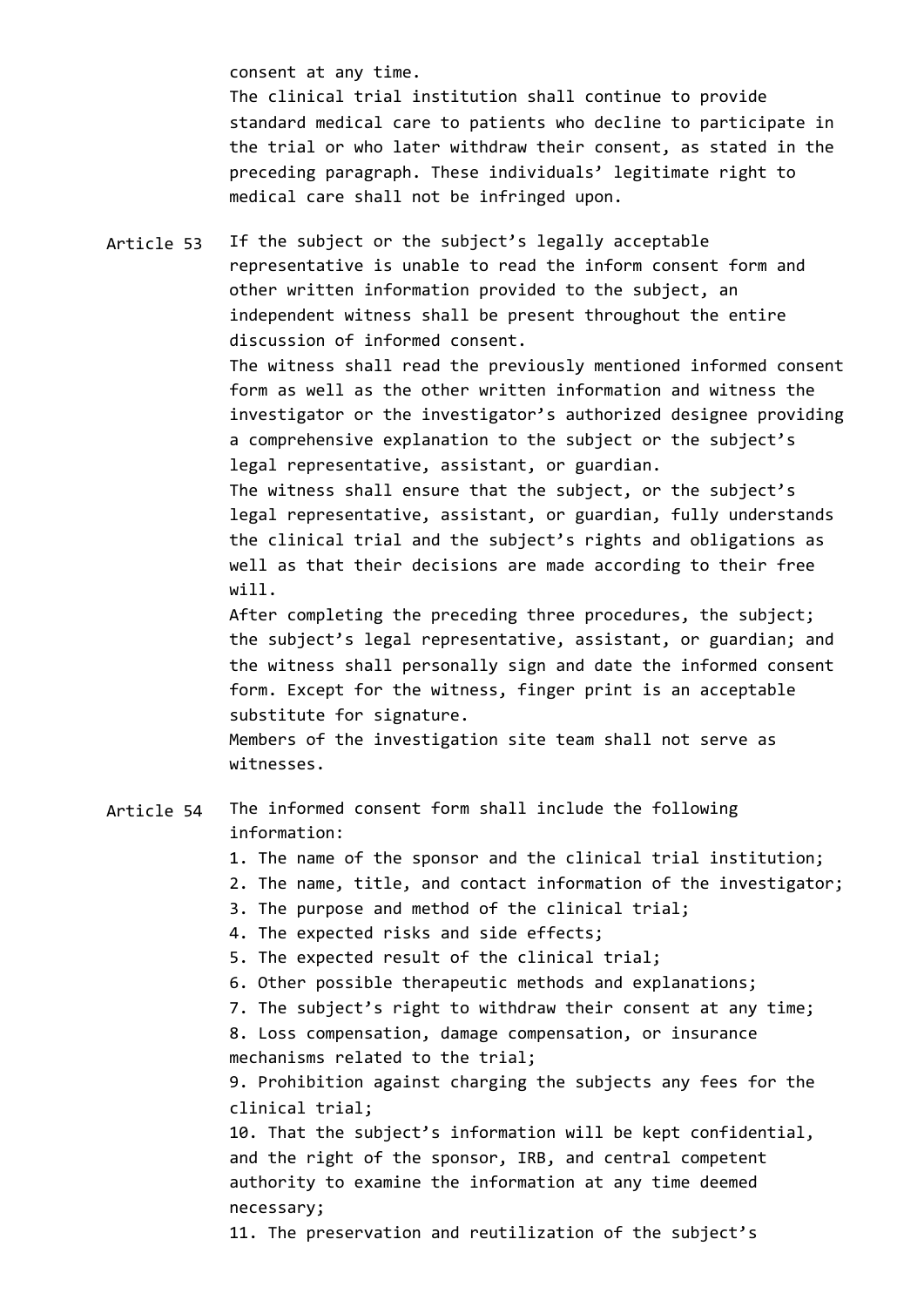biological specimen, personal information, and the derivatives; and 12. The domestic registration status or the license status of the investigational medical device.

- Article 55 If the informed consent form is amended in a manner that affects the rights of the subjects, signed and dated informed consent form shall be obtained from the subjects, or from their legal representative, assistant, or guardian before the trial is conducted in accordance with the amended informed consent form.
- Article 56 The sponsor, clinical trial investigator, and other relevant personnel shall not entice subjects to participate in the clinical trial through unjustifiable means such as coercion or monetary incentives. The sponsor, clinical trial investigator, and other relevant personnel responsible for payments to the subjects, such as compensation for transportation and nutrition-related expenses, shall be specified in the inform consent form.
- Article 57 The sponsor or clinical trial institution shall not charge subjects for any fees related to the clinical trial.

# **Chapter 6 Application, Suspension, Termination, and Close-out of the Clinical Trials**

Article 58 The clinical trial institution or the sponsor shall submit an application form and the following documents and information for applying for a clinical approval of medical devices: 1. Medical device business permit, 2. Proposal of the clinical investigation plan and its Chineselanguage abstract, 3. Informed consent form, 4. Case report form, 5. Qualification certificate of the investigator and the clinical trial institution, 6. Evaluation report specified in Article 25, 7. Information and related documents for compensation available in the event of injury and loss arising from participation in the clinical trial, 8. Investigator's Brochure, and 9. Preclinical information and instructions of the investigational medical device. Clinical trial applications from clinical trial institutions need not include the document referred to in item 1 of preceding paragraph.

Article 59 The following items shall be specified in the clinical investigation plan: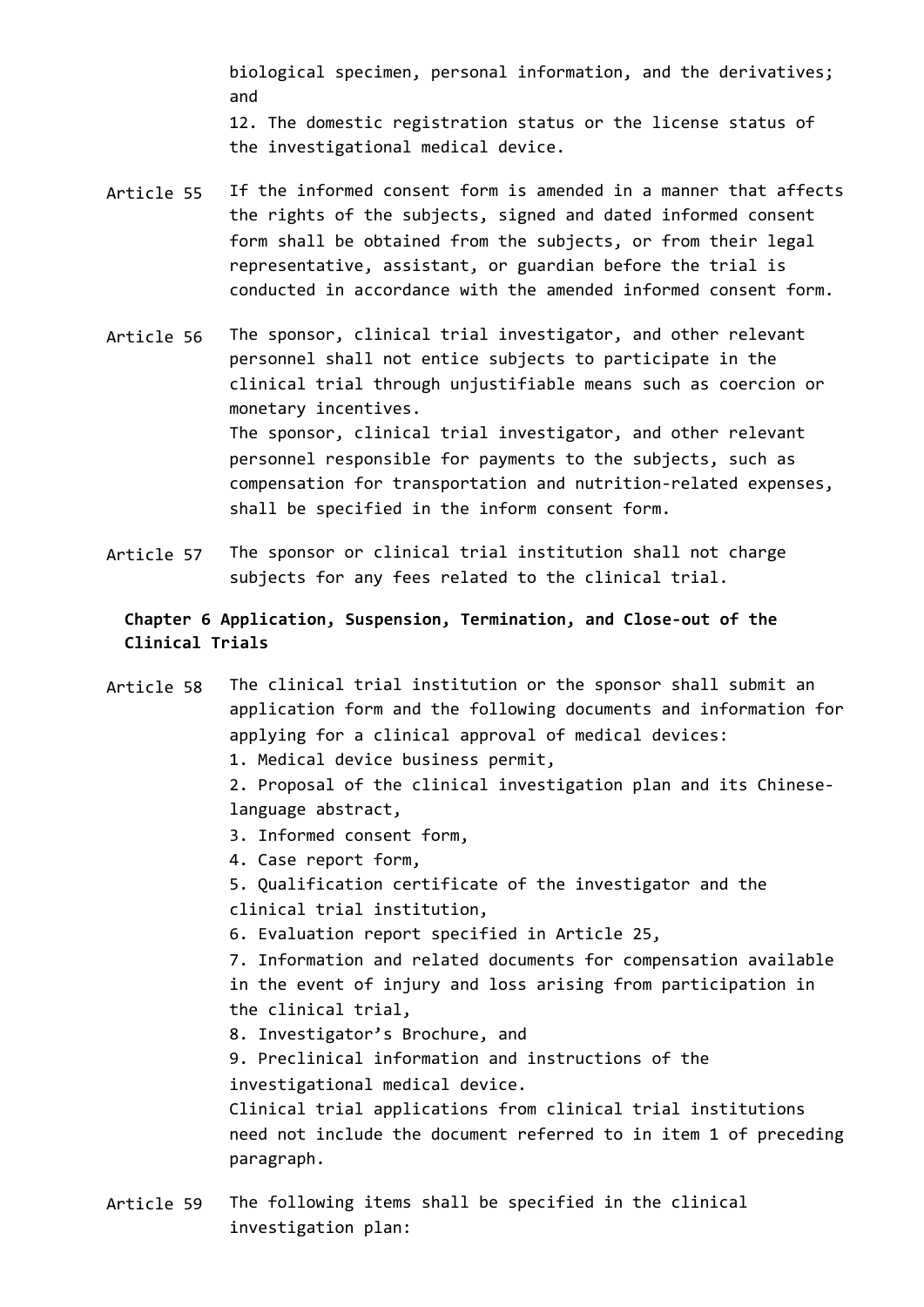- 1. The title of the clinical trial;
- 2. The name and address of the sponsor;
- 3. The name of the clinical trial institution;

4. The name, title, and contact information of the investigator and the coinvestigator;

- 5. The purpose of clinical trial;
- 6. Clinical trial design;
- 7. Basic information about the investigational medical device,

8. Inclusion and exclusion criteria, recruitment method, and number of subjects;

9. Description of the process for obtaining informed consent;

10. Procedures for data-processing;

11. Statistical considerations;

12. Adverse events, adverse device effects, and medical device deficiencies;

13. Procedures for recording, reporting, and analyzing clinical investigation plan deviations; and

14. Criteria and arrangements for suspension or termination of the clinical trial.

#### Article 60 The following items shall be specified in the Investigator's Brochure:

1. General information of the investigational medical device,

2. Preclinical testing data that has been performed on the investigational medical device,

3. The relevant previous clinical trial data of the investigational medical device, and

4. Risk management of the investigational medical device.

Article 61 In the case of clinical investigation plan amendments, the sponsor shall submit the application form and attach the following documents and information to the central competent authority: 1. Copies of previous official documents verifying approval from the central competent authority,

> 2. Documents and information from before and after the amendment, and

3. A list of changes in the clinical investigation plan to compare the content before and after the amendment. The amendment can only be conducted after approval has been obtained from the Competent Authority.

Article 62 During the term of clinical trial conduction, the sponsor, investigator, and clinical trial institution shall present status reports of clinical trial to the central competent authority.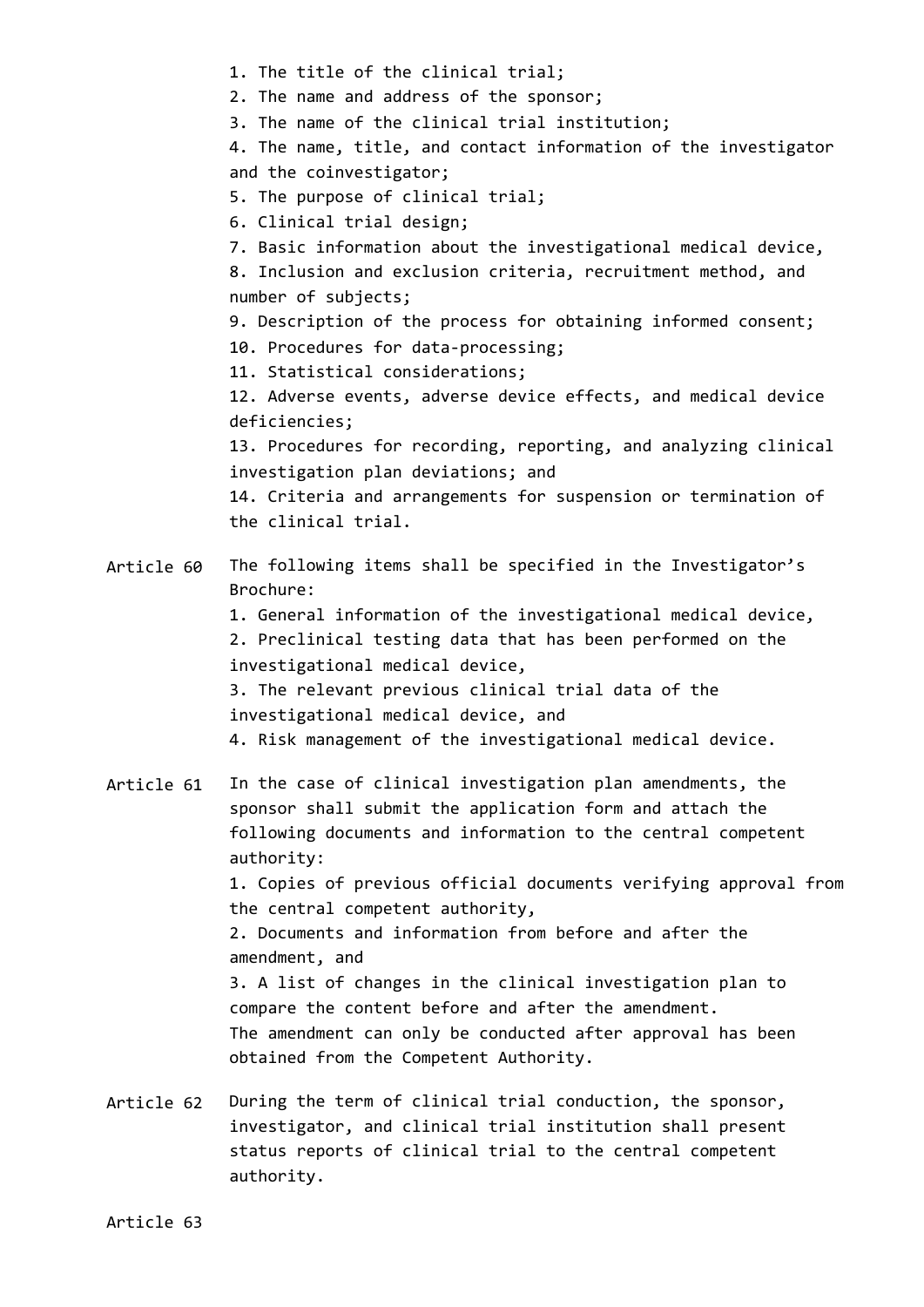After close-out or premature termination of the clinical trial, the sponsor shall produce and submit a clinical investigation report to the central competent authority for recordation.

- Article 64 In cases where a trial is suspended or prematurely terminated in accordance with Articles 21, 35, or 45 of the present Regulations or Article 39 of this Act, the sponsor shall immediately notify the clinical trial institution, the investigator, the IRB, and the central competent authority. For clinical trials initiated by the investigator, the notification shall be conducted by the clinical trial institution.
- Article 65 Suspended clinical trials can only be resumed after approval has been obtained from the IRB and the central competent authority.
- Article 66 The sponsor, clinical trial institution, or investigator shall not publish or promote the results of the clinical trial before the final report is approved for reference or before project closure. The restrictions on the publishing and promoting of results specified in the preceding paragraph shall not be circumvented by the sponsor, clinical trial institution, or investigator through interviews or reports.
- Article 67 For the clinical trial that do not involve significant risks specified in the Paragraph 1, Article 37 of this Act, the provisions of Articles 58 and 61–64 do not apply; the requirements for approval from the central competent authority as stipulated in Articles 4 and 65 do also not apply.

### **Chapter 7 Adverse Events Handling**

- Article 68 The investigator shall immediately report to the clinical trial institution, sponsor, and IRB serious adverse events and event that could have led to a serious adverse device effect. The immediate reports shall be followed by detailed, written reports.
- Article 69 In addition to those provided in Article 38 of this Act, the sponsor shall report to the central competent authority about device deficiencies that could have led to a serious adverse device effects. The reporting referred to in the preceding paragraph shall be made within 7 days after becoming aware of the actual happening of the occurrence, and detailed investigation information shall be submitted to the central competent authority within 15 days.